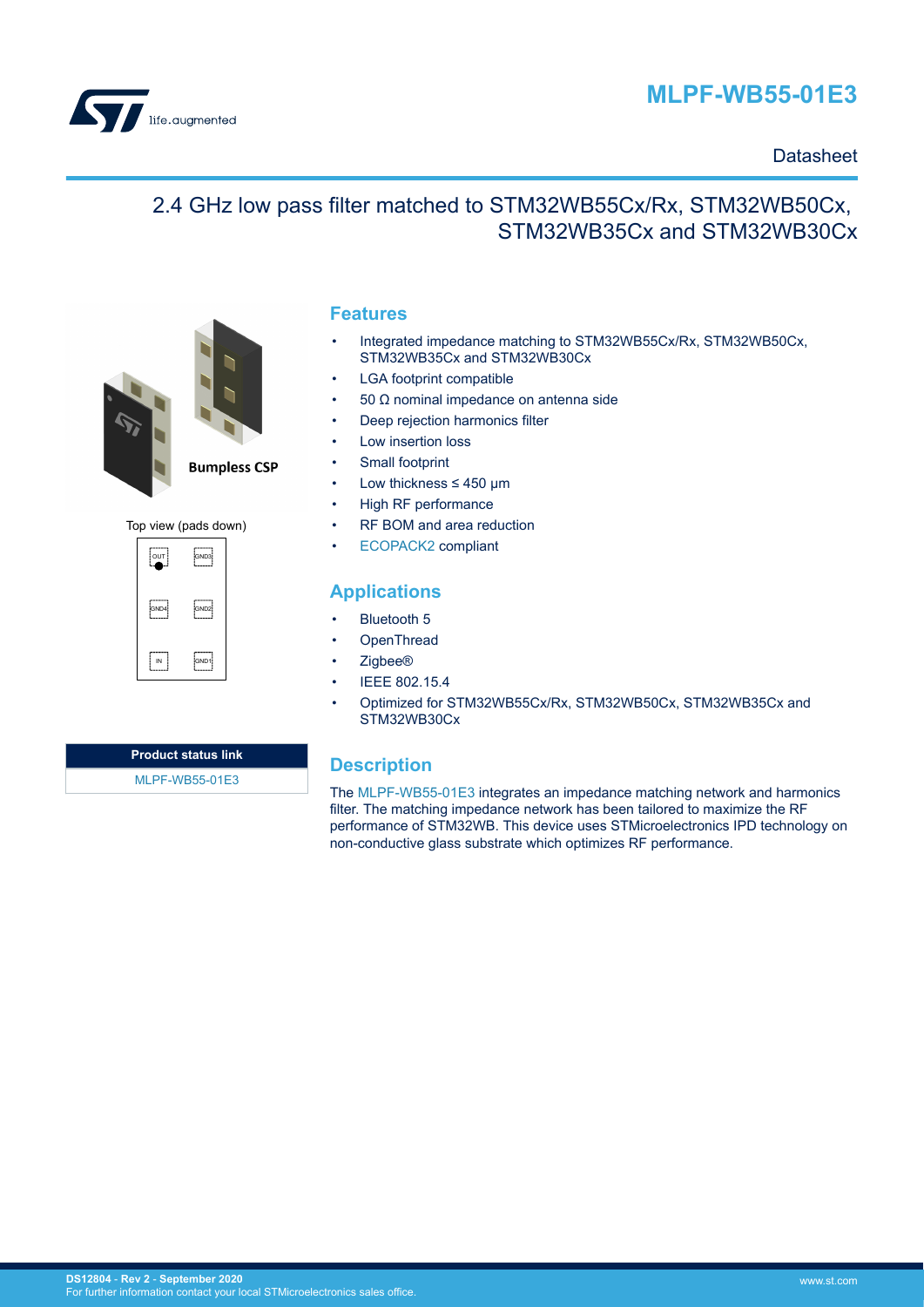# **1 Characteristics**

|  |  | Table 1. Absolute ratings ( $T_{amb}$ = 25 °C) |  |  |  |  |
|--|--|------------------------------------------------|--|--|--|--|
|--|--|------------------------------------------------|--|--|--|--|

| Symbol           | <b>Parameter</b>                                                                                     | Value           | <b>Unit</b> |
|------------------|------------------------------------------------------------------------------------------------------|-----------------|-------------|
| $P_{IN}$         | Input power RF <sub>IN</sub>                                                                         | 10              | dBm         |
| V <sub>ESD</sub> | ESD ratings human body model (JESD22-A114-C), all I/O one at a<br>time while others connected to GND | 2000<br>V       |             |
|                  | ESD ratings machine model, all I/O                                                                   | 200             |             |
| Тор              | Maximum operating temperature                                                                        | $-40$ to $+105$ | °C          |

#### **Table 2. Impedances(Tamb = 25 °C)**

| Symbol                               | <b>Parameter</b>  |                 | <b>Unit</b>  |                          |   |
|--------------------------------------|-------------------|-----------------|--------------|--------------------------|---|
|                                      |                   | Min.            | Typ.         | Max.                     |   |
|                                      |                   |                 | matched to   |                          |   |
| STM32WB55xx single-ended<br>$Z_{IN}$ |                   | STM32WB55Cx/Rx, |              |                          |   |
|                                      |                   |                 | STM32WB50Cx, | -                        | Ω |
|                                      | impedance         |                 | STM32WB35Cx, |                          |   |
|                                      |                   |                 | and          |                          |   |
|                                      |                   |                 | STM32WB30Cx  |                          |   |
| <b>ZOUT</b>                          | Antenna impedance |                 | 50           | $\overline{\phantom{0}}$ | Ω |

#### **Table 3. Electrical characteristics and RF performance (Tamb = 25 °C)**

| Symbol                                           | <b>Parameter</b>                    |                    |      | Value |      | <b>Unit</b> |
|--------------------------------------------------|-------------------------------------|--------------------|------|-------|------|-------------|
|                                                  |                                     |                    | Min. | Typ.  | Max. |             |
|                                                  | Frequency range                     |                    | 2400 |       | 2500 | <b>MHz</b>  |
| IL                                               | Insertion loss IS <sub>21</sub> I   |                    |      | 0.90  | 1.1  | dB          |
| $RL_{IN}$                                        | Input return loss $ S_{11} $        |                    | 14   | 22    |      | dB          |
| RL <sub>OUT</sub>                                | Output return loss IS <sub>22</sub> |                    | 16   | 24    |      | dB          |
|                                                  |                                     | Attenuation at 2fo | 38   | 40    |      | dB          |
| Harmonic<br>rejection levels<br>Att<br>$IS_{21}$ | Attenuation at 3fo                  | 43                 | 45   |       | dB   |             |
|                                                  | Attenuation at 4fo                  | 41                 | 46   |       | dB   |             |
|                                                  | Attenuation at 5fo                  | 35                 | 42   |       | dB   |             |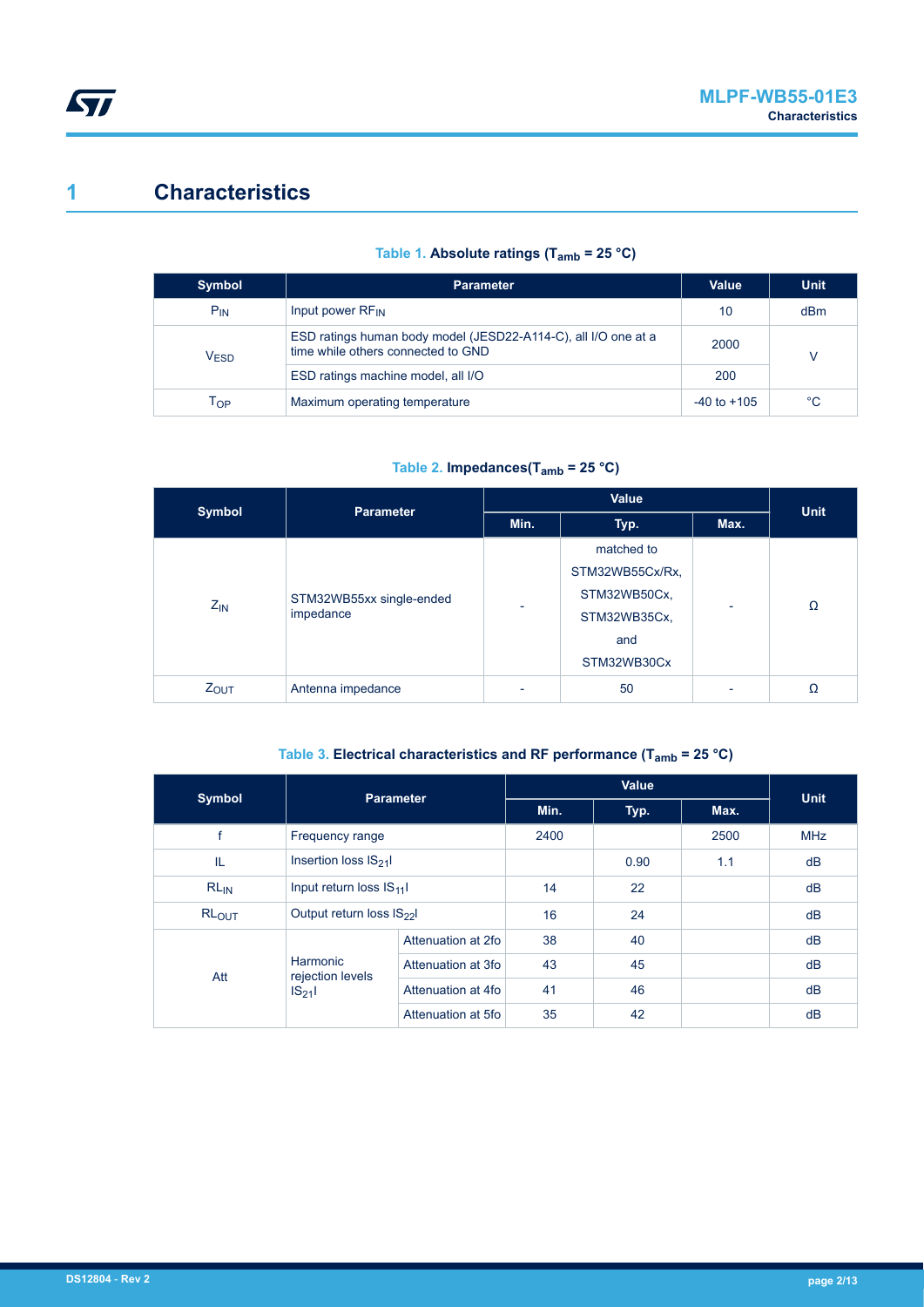

### **1.1 RF measurement**







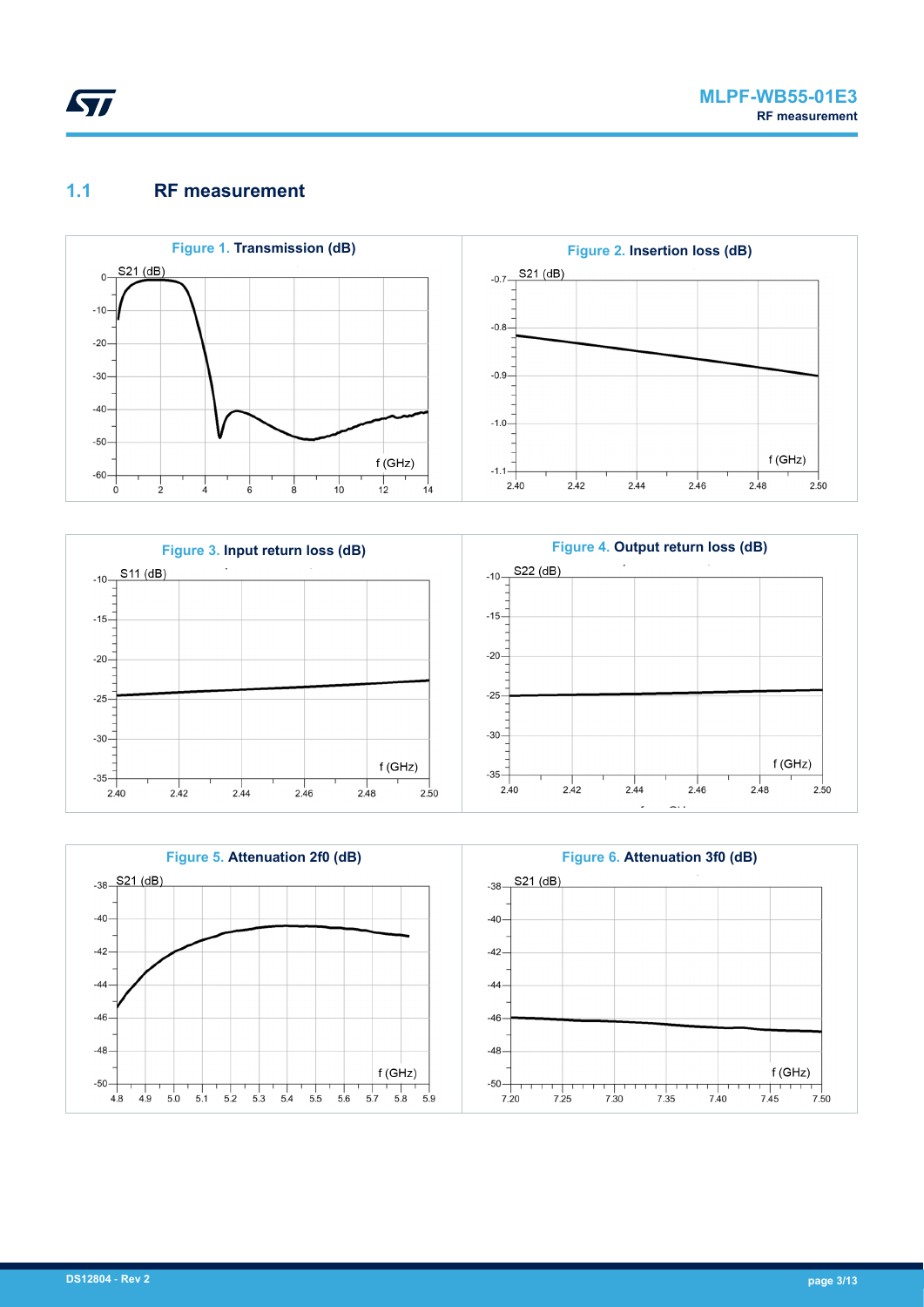

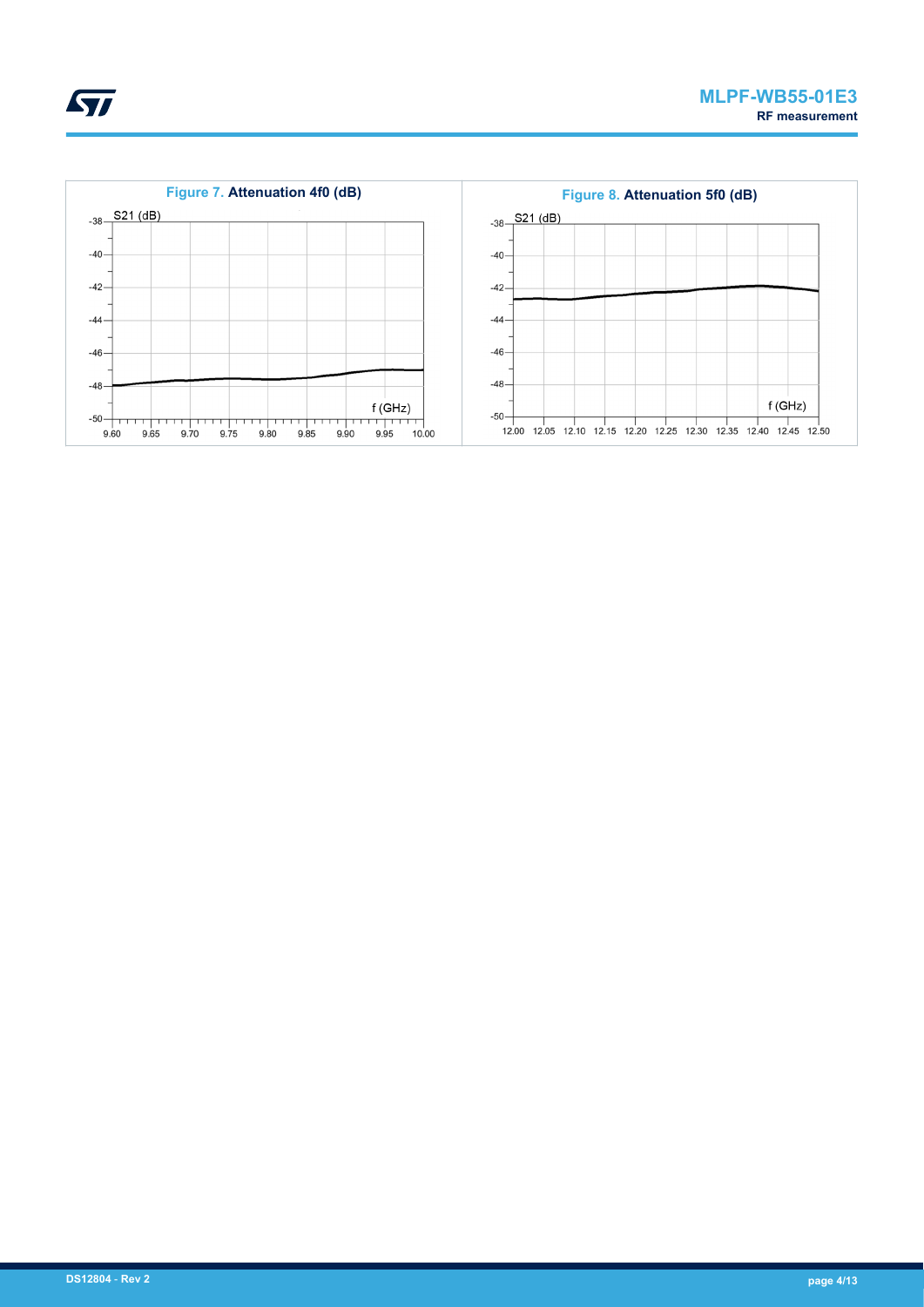## **2 Package information**

In order to meet environmental requirements, ST offers these devices in different grades of [ECOPACK](https://www.st.com/ecopack) packages, depending on their level of environmental compliance. ECOPACK specifications, grade definitions and product status are available at: [www.st.com.](http://www.st.com) ECOPACK is an ST trademark.

#### **2.1 Bumpless CSP package information**

#### **Figure 9. Bumpless CSP package outline**



#### **Table 4. Bumpless CSP package mechanical data**

| <b>Parameter</b> | <b>Description</b>                          | Min. | Typ. | Max. | <b>Unit</b> |
|------------------|---------------------------------------------|------|------|------|-------------|
| X                | X dimension of the die                      | 975  | 1000 | 1025 | µm          |
| Y                | Y dimension of the die                      | 1575 | 1600 | 1625 | µm          |
| $\overline{A}$   | X pitch                                     |      | 500  |      | µm          |
| B                | Y pitch                                     |      | 587  |      | μm          |
| A <sub>1</sub>   | Distance from bump to edge of die on X axis |      | 250  |      | µm          |
| <b>B1</b>        | Distance from pad to edge of die on Y axis  |      | 213  |      | µm          |
| a                | Pad dimension                               |      | 200  |      | µm          |
|                  | Substrate thickness                         | 375  | 400  | 425  | μm          |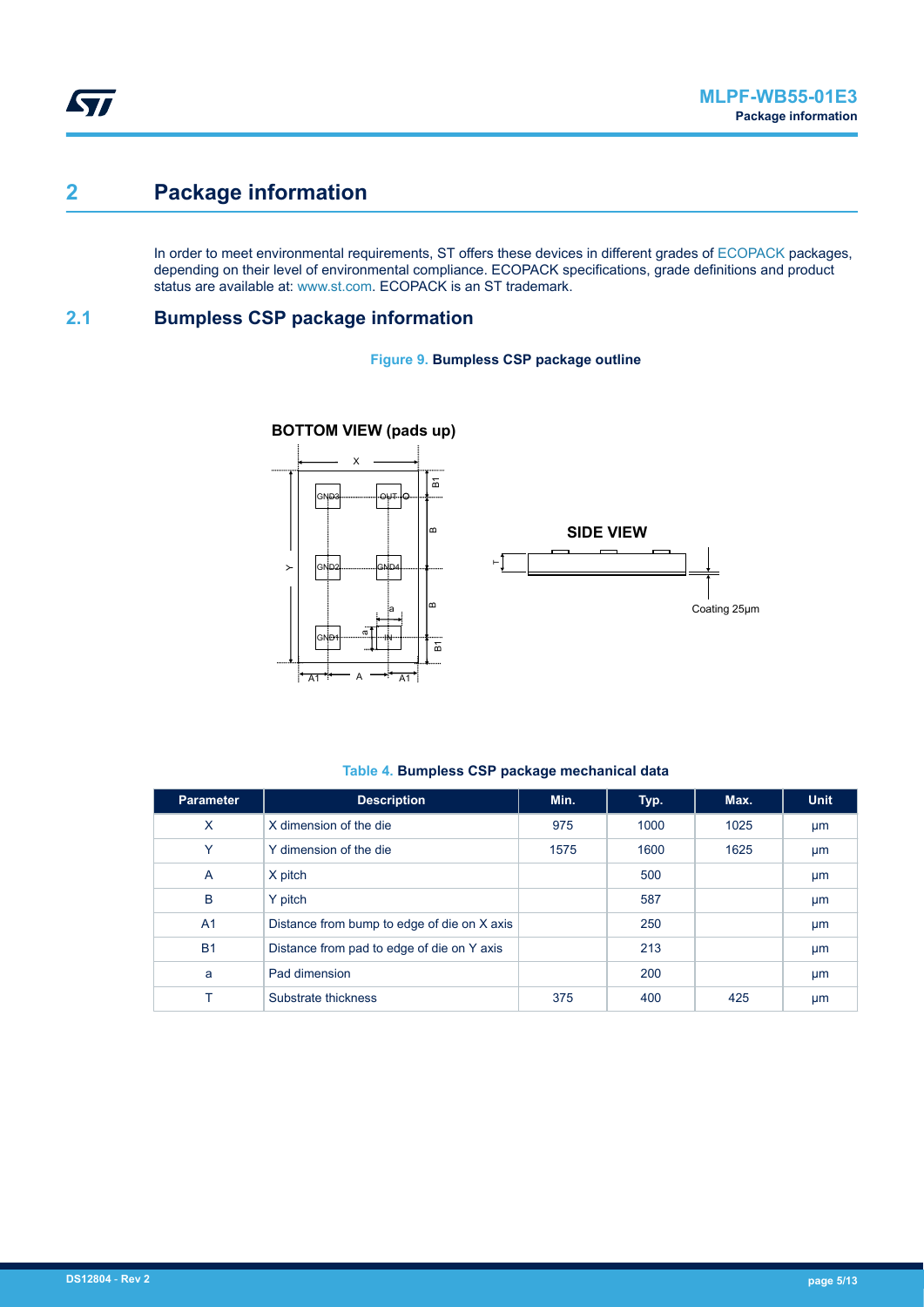





More packing information is available in the application note:

• AN2348 Flip-Chip: "Package description and recommendations for use

#### **Figure 12. Tape and reel outline**



Note: Pocket dimensions are not on scale Pocket shape may vary depending on package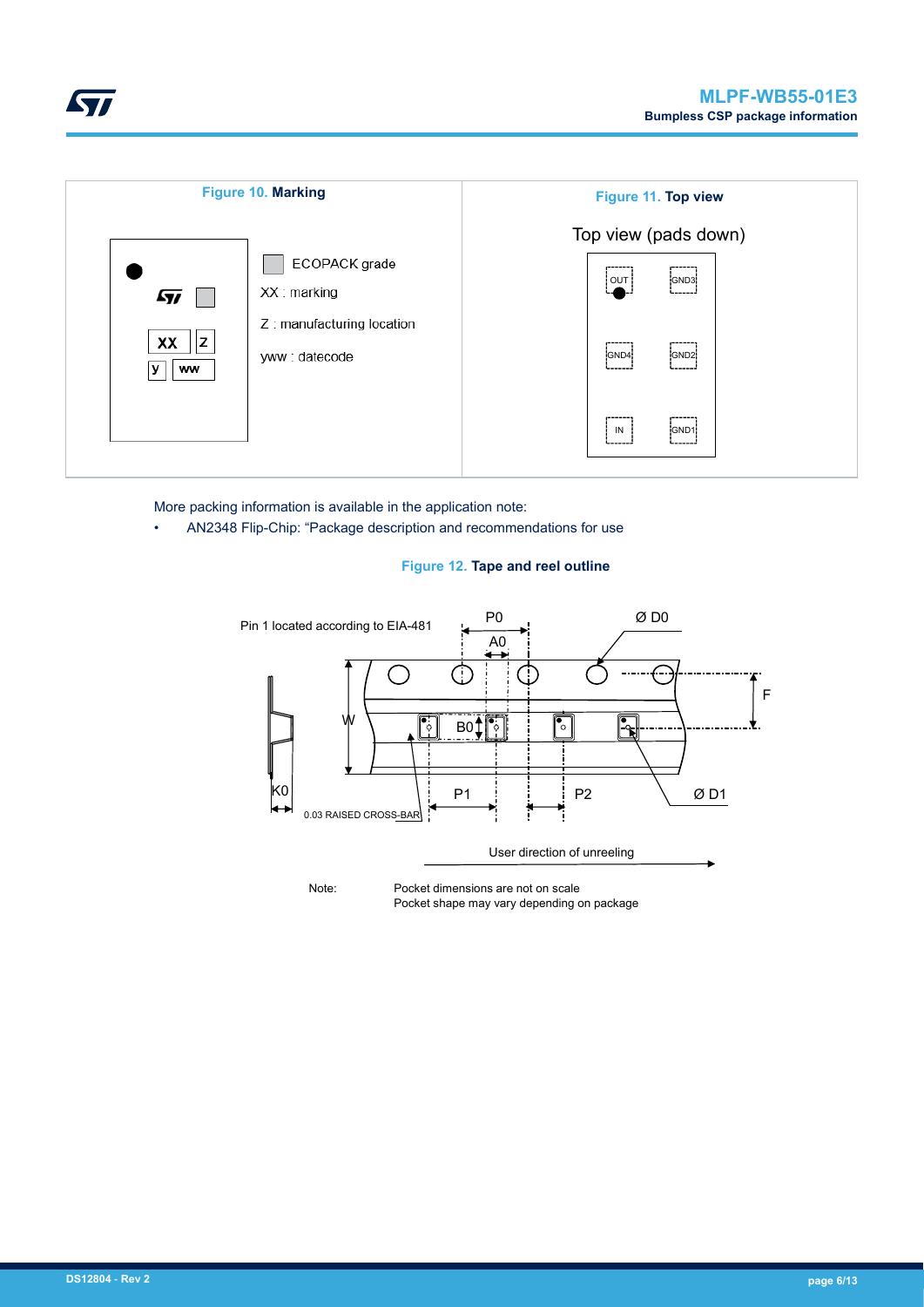|                 | <b>Dimensions</b>  |            |            |  |  |  |
|-----------------|--------------------|------------|------------|--|--|--|
| Ref             | <b>Millimeters</b> |            |            |  |  |  |
|                 | <b>Min</b>         | <b>Typ</b> | <b>Max</b> |  |  |  |
| A <sub>0</sub>  | 1.04               | 1.09       | 1.14       |  |  |  |
| <b>B0</b>       | 1.64               | 1.69       | 1.74       |  |  |  |
| K <sub>0</sub>  | 0.47               | 0.52       | 0.57       |  |  |  |
| <b>P1</b>       | 3.9                | 4.0        | 4.1        |  |  |  |
| P <sub>0</sub>  | 3.9                | 4.0        | 4.1        |  |  |  |
| ØD <sub>0</sub> | 1.4                | 1.5        | 1.6        |  |  |  |
| ØD1             | 0.35               | 0.40       | 0.45       |  |  |  |
| F               | 3.45               | 3.50       | 3.55       |  |  |  |
| P <sub>2</sub>  | 1.95               | 2.00       | 2.05       |  |  |  |
| W               | 7.9                | 8.0        | 8.3        |  |  |  |

#### **Table 5. Tape and reel mechanical data**

#### **Table 6. Pad description top view (pads down)**

| Pad ref        | Pad name         | <b>Description</b> |  |
|----------------|------------------|--------------------|--|
| A <sub>1</sub> | <b>OUT</b>       | Antenna            |  |
| A2             | GND4             | Ground             |  |
| A <sub>3</sub> | IN               | STM32WB55 RF out   |  |
| <b>B1</b>      | GND <sub>3</sub> | Ground             |  |
| <b>B2</b>      | GND <sub>2</sub> | Ground             |  |
| B <sub>3</sub> | GND <sub>1</sub> | Ground             |  |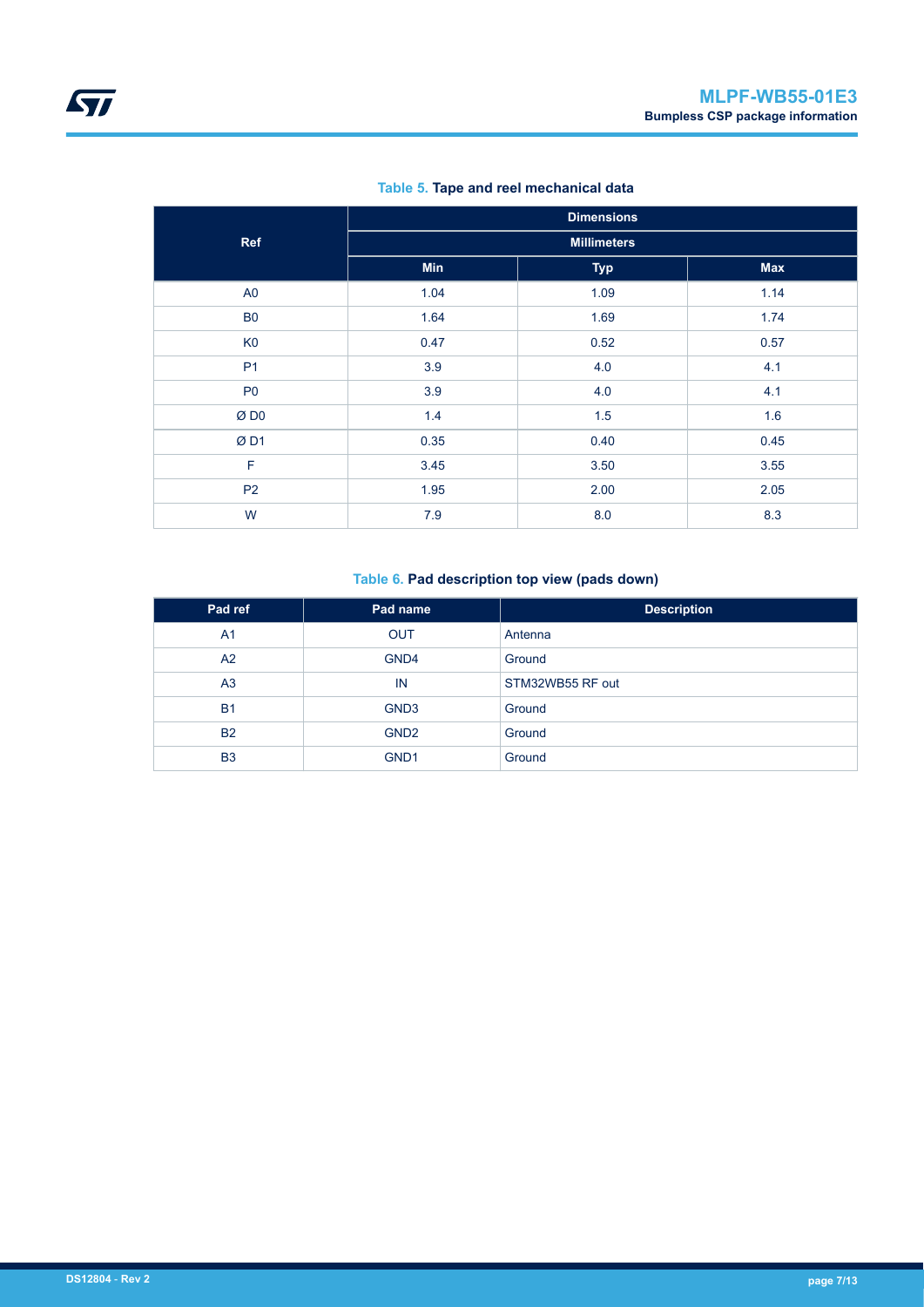

## **3 Recommendation on PCB assembly**

## **3.1 Land pattern**





**Figure 14. PCB stack-up recommendations**

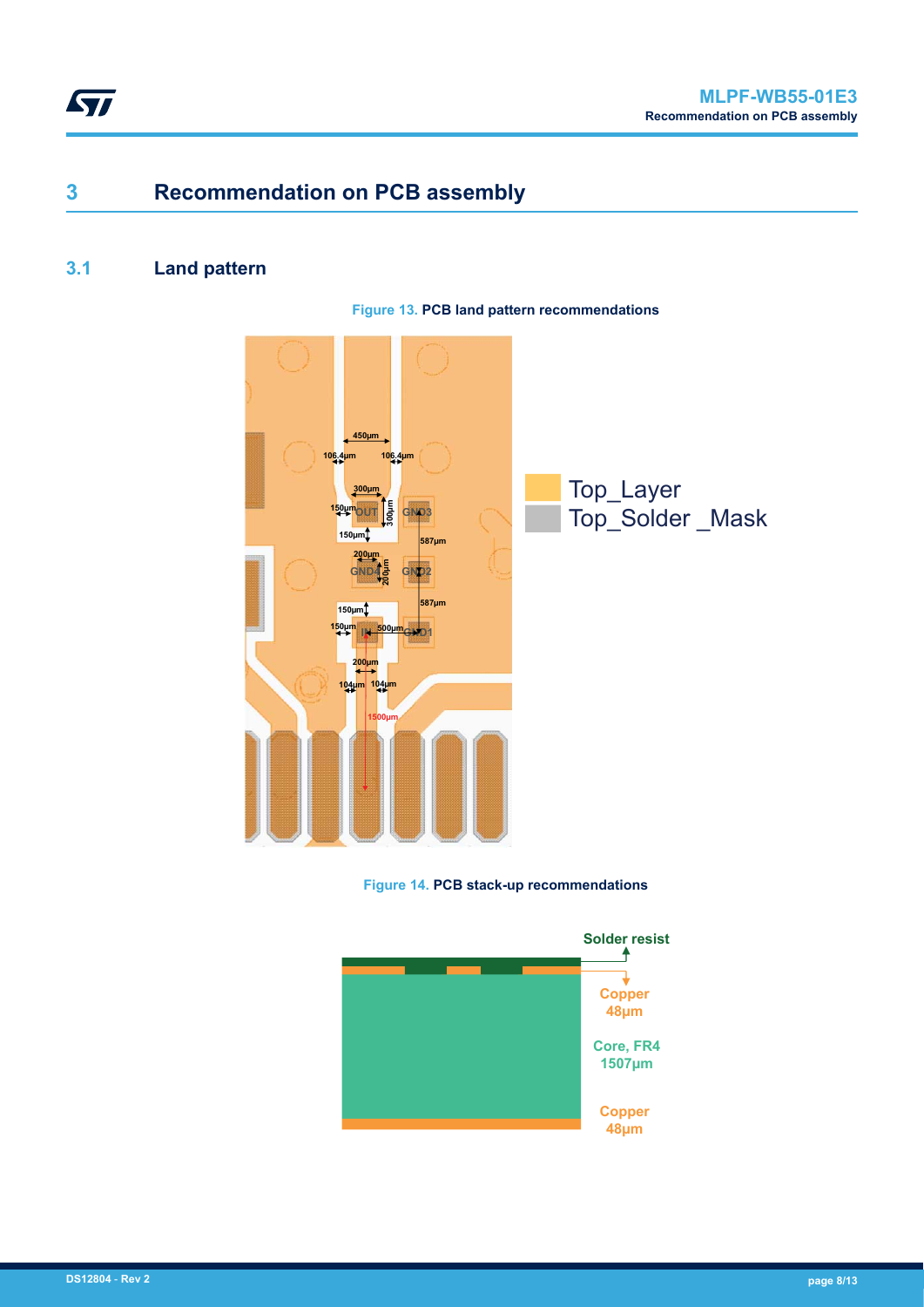## **3.2 Stencil opening design**

57



#### **3.3 Solder paste**

- 1. 100 µm solder stencil thickness is recommended
- 2. Halide-free flux qualification ROL0 according to ANSI/J-STD-004.
- 3. "No clean" solder paste is recommended.
- 4. Offers a high tack force to resist component movement during PCB movement.
- 5. Solder paste with fine particles: powder particle size is 20-45 μm.

#### **3.4 Placement**

- 1. Manual positioning is not recommended.
- 2. It is recommended to use the lead recognition capabilities of the placement system, not the outline centering
- 3. Standard tolerance of ±0.05 mm is recommended.
- 4. 1.0 N placement force is recommended. Too much placement force can lead to squeezed out solder paste and cause solder joints to short. Too low placement force can lead to insufficient contact between package and solder paste that could cause open solder joints or badly centered packages.
- 5. To improve the package placement accuracy, a bottom side optical control should be performed with a high resolution tool.
- 6. For assembly, a perfect supporting of the PCB (all the more on flexible PCB) is recommended during solder paste printing, pick and place and reflow soldering by using optimized tools.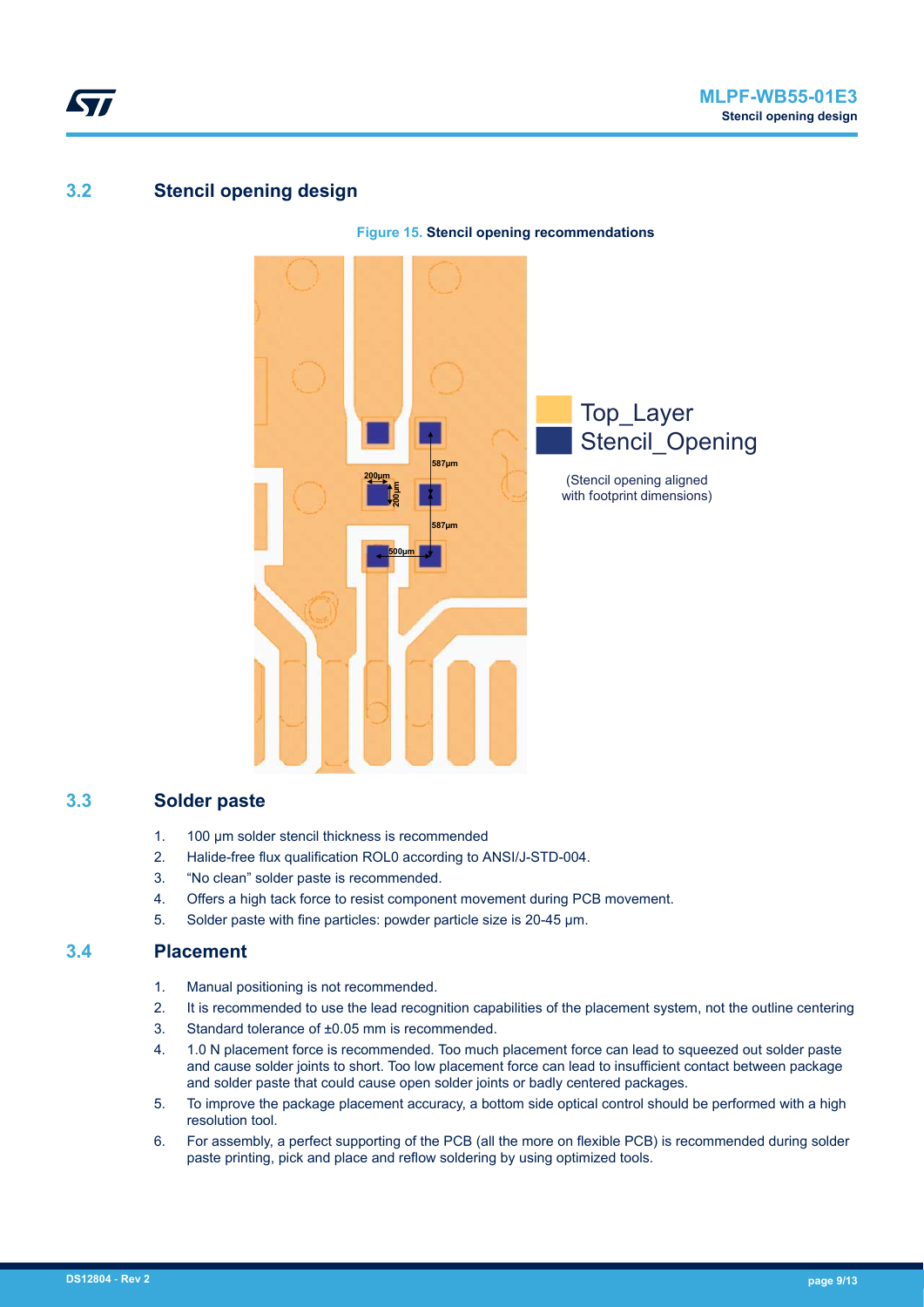## **3.5 PCB design preference**

- 1. To control the solder paste amount, the closed via is recommended instead of open vias.
- 2. The position of tracks and open vias in the solder area should be well balanced. A symmetrical layout is recommended, to avoid any tilt phenomena caused by asymmetrical solder paste due to solder flow away.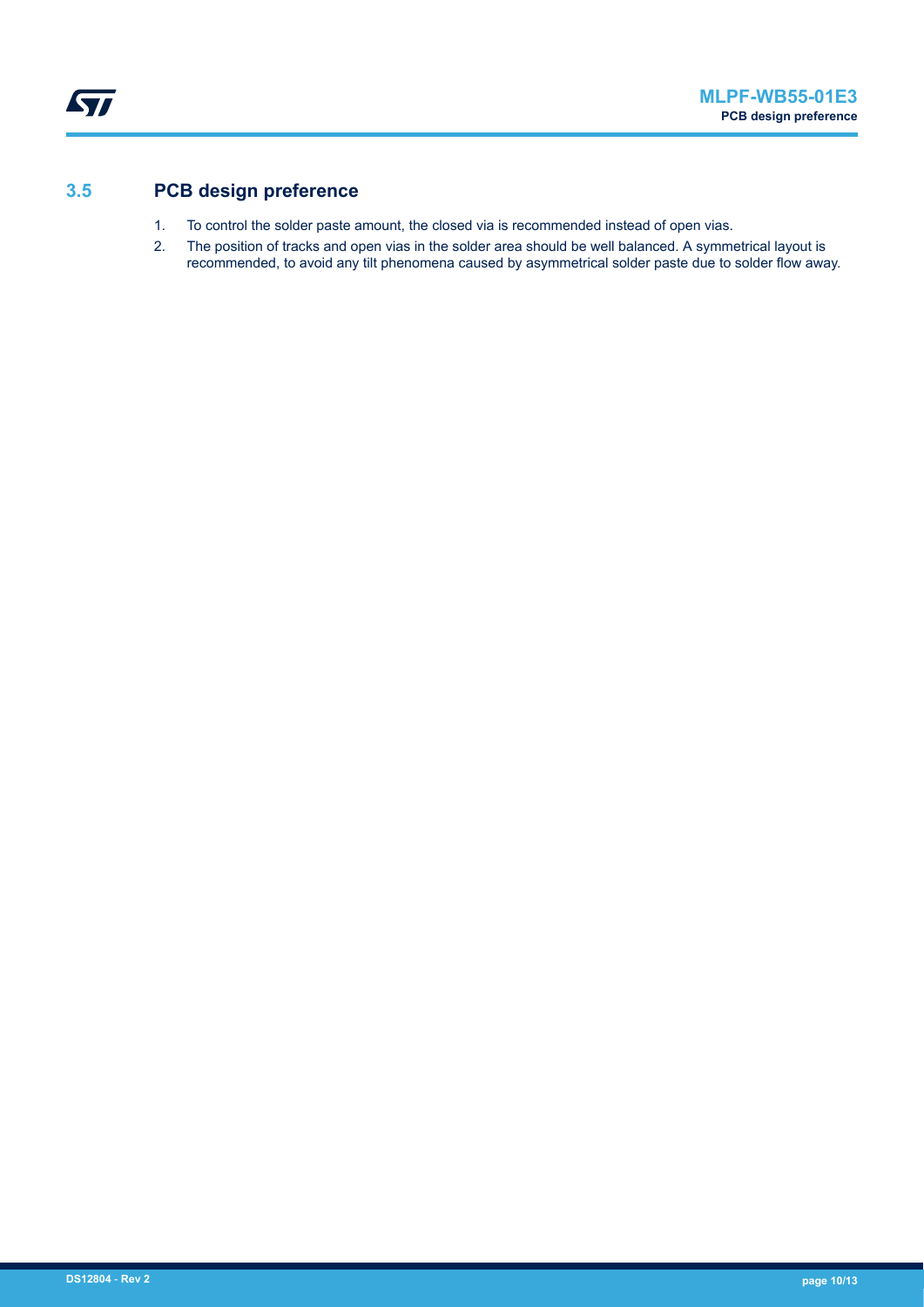

# **4 Ordering information**

#### **Figure 16. Ordering information scheme**



#### **Table 7. Ordering information**

| Order code     | <b>Marking</b> | Package             | Weight   | Base qty. | Delivery mode      |
|----------------|----------------|---------------------|----------|-----------|--------------------|
| MLPF-WB55-01E3 | TS             | <b>Bumpless CSP</b> | i 546 mg | 5000      | Tape and reel (7") |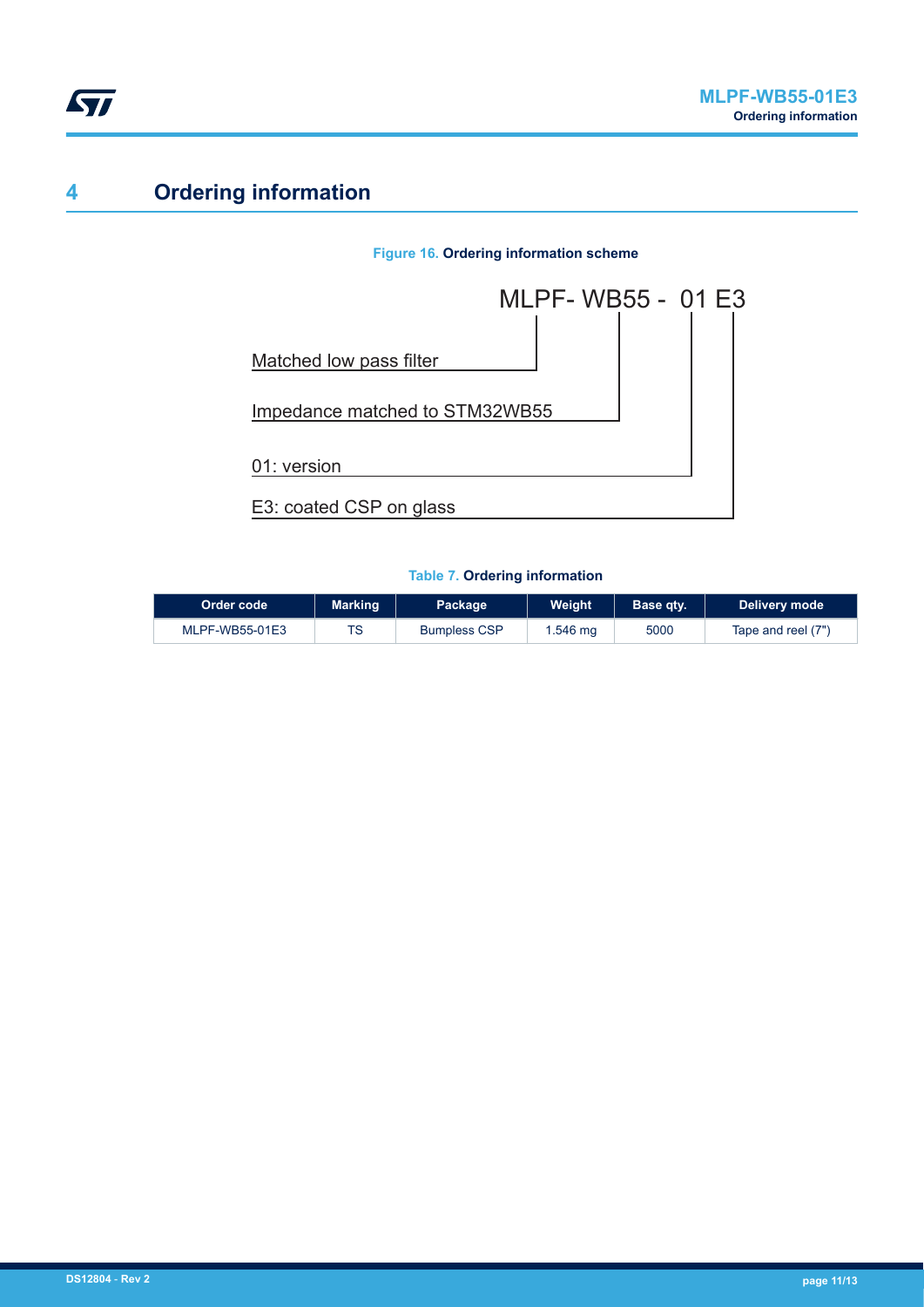## **Revision history**

#### **Table 8. Document revision history**

| <b>Date</b> | <b>Version</b> | <b>Changes</b>                                             |
|-------------|----------------|------------------------------------------------------------|
| 12-Dec-2018 |                | Initial release.                                           |
| 10-Sep-2020 |                | Inserted STM32WB50Cx, STM32WB35Cx and STM32WB30Cx product. |